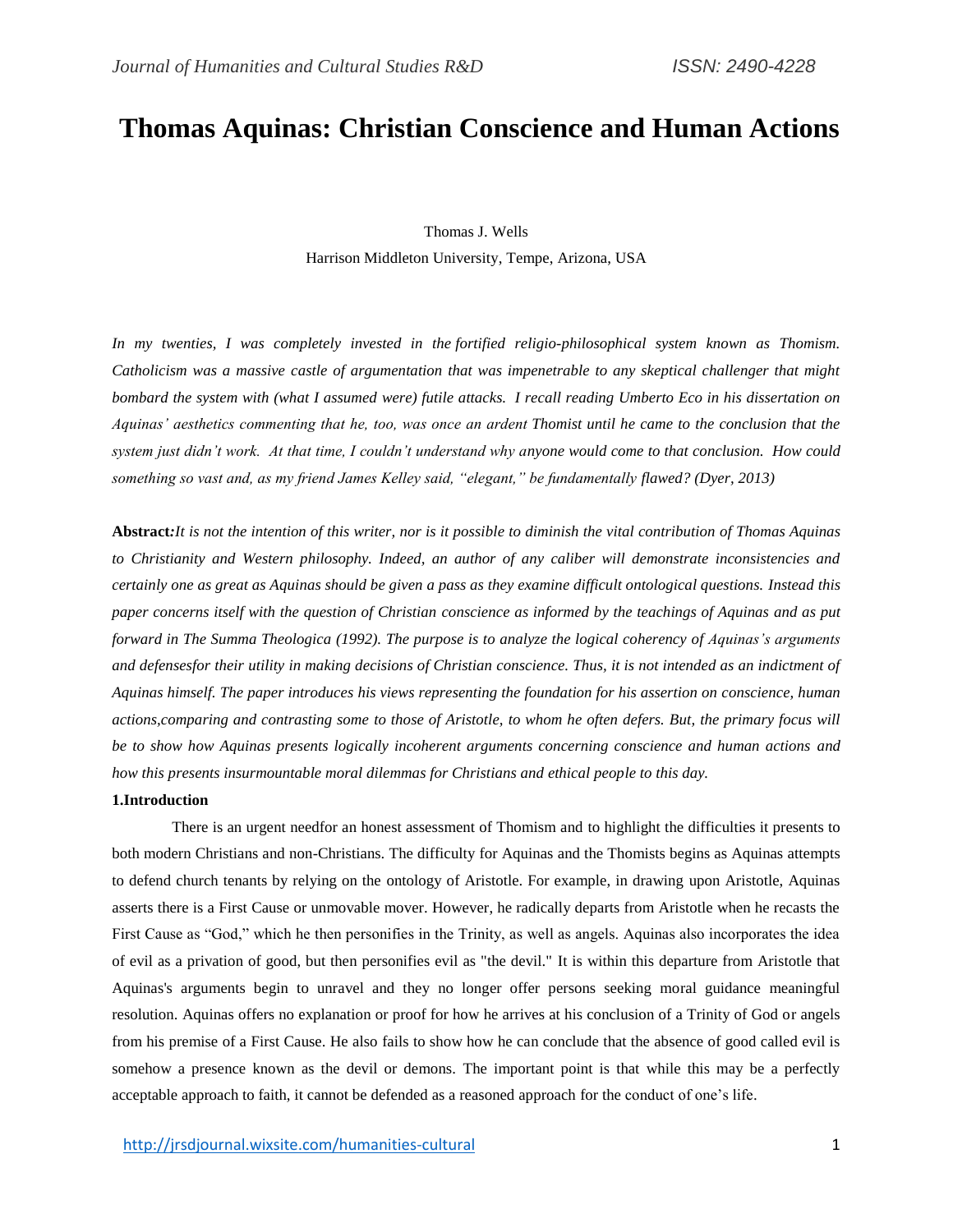It is widely accepted that to understand the teachings of Thomas Aquinas, one must look to the scholasticism of the Middle Ages and the particular way in which the ideas of Aristotle are first introduced during that period. According to Colin Morris (1990):

> The works of Aristotle on physics and metaphysics had been previously unknown in the Latin West. They arrived primarily through the Arab world, and with them were translated commentaries by Arabic Aristotelians, notably Averroes. (Morris, 216)

Morris points out that in addition to impacting the natural sciences, these ancient Western ideas (heretofore lost to the West), are also to have a dramatic impact upon theology.These ideas are perceived to be heresy and largely contrary to the teachings of faith (216).

However, as Morris notes: "The reconciliation between Catholic belief and the new learning was largely the works of two great Dominican thinkers… (216)." One of them is Thomas Aquinas (1274), according to Morris. Most importantly Morris asserts:

> Much of Thomas's theology was traditional in character, but (as hisbiographer observed) he 'discovered new methods and employed newsystem of proofs'. In particular he argued that, distinct from the supernatural order of grace, there was a natural order which could be studied by reason, but which itself pointed towards God: there were natural proofs of the existence of God, and natural grounds for ethics. (216)

Here it can be seen that for Thomas Aquinas, the ideas of Aristotle provide an essential tool to argue not only for the existence of God, but for a system of ethics. For such a system to have utility to persons of conscience, it is reasonable to ask whether that system is logically coherent and consistent. Because the powerful legacy of Aquinas endures, so too does the compelling relevance of this question.

Simona Vieru (2010)reinforces how central the ideas of Aristotle are in defining Aquinas's views:

Aquinas approved of Aristotle's description of man as a'socialanimal'; he agreed that man may only achieve virtue whenhe or she is part of society. Aquinas agreed with Aristotle that the purpose of law was to promote the good of the community, or the 'common good'.

> Aquinas employed Aristotle's syllogistic method and teleological approach. One plausible explanation is that Aquinas found 'truth' in Aristotle's approach (i.e. Aristotle's systematic and logical approach appealed to Aquinas). Aquinas' *Summa Theologiae* exemplifies his preference towards a systematic, detailed and logical approach. (Vieru, 7)

For Aquinas then, Aristotle provides the rational basis for defending his core beliefs and this is further evidenced within the text of *The Summa* by his repeated references to Aristotle in presenting his arguments. For example, Aquinas states: "Further those things are said to be self-evident which are known as soon as the terms are known, which the Philosopher says is true of the first principles of demonstration" (Summa, 11). As this example illustrates, Aquinas's continuous reference to "the Philosopher" is to Aristotle and his intent is to employ Aristotle as evidentiary to his thesis. This use of Aristotle and his syllogistic methods is far from accidental. It is Aquinas's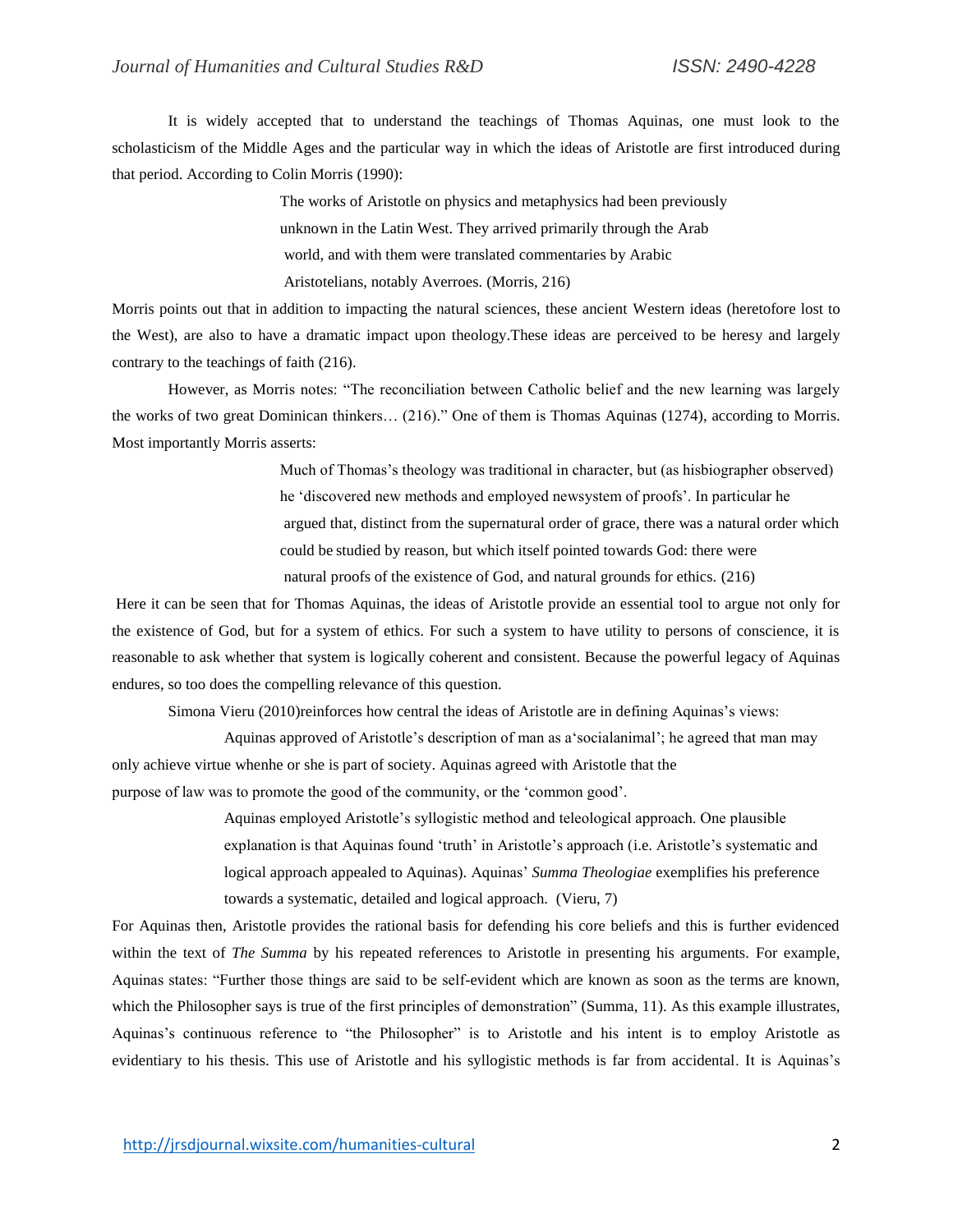primary alternative defense for his ethical and theological ontology, with the other being that one can know the truth through faith (3).

Within *The Summa,* Aquinas describes the nature of God, presents arguments for the existence of God and details how God is personified in the Trinity. Aquinas argues that God is theFirst Cause of all things. According to Aquinas, because things moved by other things cannot go on to infinity: "…it is necessary to arrive at a first mover which is moved by no other. And this everyone understands to be God" (13). Thomas Aquinas supplies additional arguments for the existence of God even though he asserts that God's existence is self-evident to those who are "learned"  $(11)$ .

Aquinas also describes the nature of God as being absent of substance, unmovable and in a state of "act." (14) According Aquinas: "…it has been already proved (Q. II, A. 3), that God is the First Mover unmoved. Therefore it is clear that God is not a body" (14).There can be little doubt that his ideas of a First Cause without body, can be seen to be derived from the thinking of Aristotle (Aristotle, Metaphysics, 601).

However, Thomas Aquinas makes a radical departure from Aristotle (1992) when he links his concept of First Cause to the idea of a being he calls God and then personifies God into the Trinity. As the word implies, Trinity represents the three personifications of God. Consistent with Christian teaching, Aquinas identifies the Trinity as the Father, the Son and the Holy Ghost (153).

Thomas Aquinas describes how God is both a unity and is personified into the Trinity. In the following passageAquinas explains how a unified God can be a Trinity:

…it was shown above (Q. XXIX, A. 4) that this word person signifies in God a

relation as subsisting in the divine nature. It was also established (Q. XXVIII

AA. I, 3, 4) that there areseveral real relations in God; and hence it follows that there are also several realitiessubsistent inthe divine nature, which means that there are several persons in God. (167)

It is important to observe that for Aquinas one of these persons of God takes on a mortal form. The son of God is both God and man. Aquinas asserts: "These words are to be understood of Christ's nature, wherein He is less than the Father, and subject to Him; but in His divine nature He is equal to the Father" (228). In addition to the Trinity, Aquinas also discusses the angels whom he callsa perfect assimilation of God (269).As a result, the angels can also be characterized as an additional personification of God.

 For Aquinas, all goodness originates from God.He declares: "Therefore, since God is the first effecting cause of all things, it is manifest that the aspect of good and of desirableness belong to Him…" (28). However, Aristotle has a very different view of goodness. There is no evidence that Aristotle thinks that goodness originates from a deity or from the First Cause. In *Physics,* Aristotle (1992) appears to define good as living well because it is derived from lessons of pleasure or pain (Aristotle, 330).

In *Nicomachean Ethics*, Aristotle (1992) says: "...by doing the acts that we do in our transactions with other men we become just or unjust, and by doing the acts that we do in the presence of danger, and being habituated to feel fear or confidence, we become cowardly" (349). Several important observations must be made concerning this statement.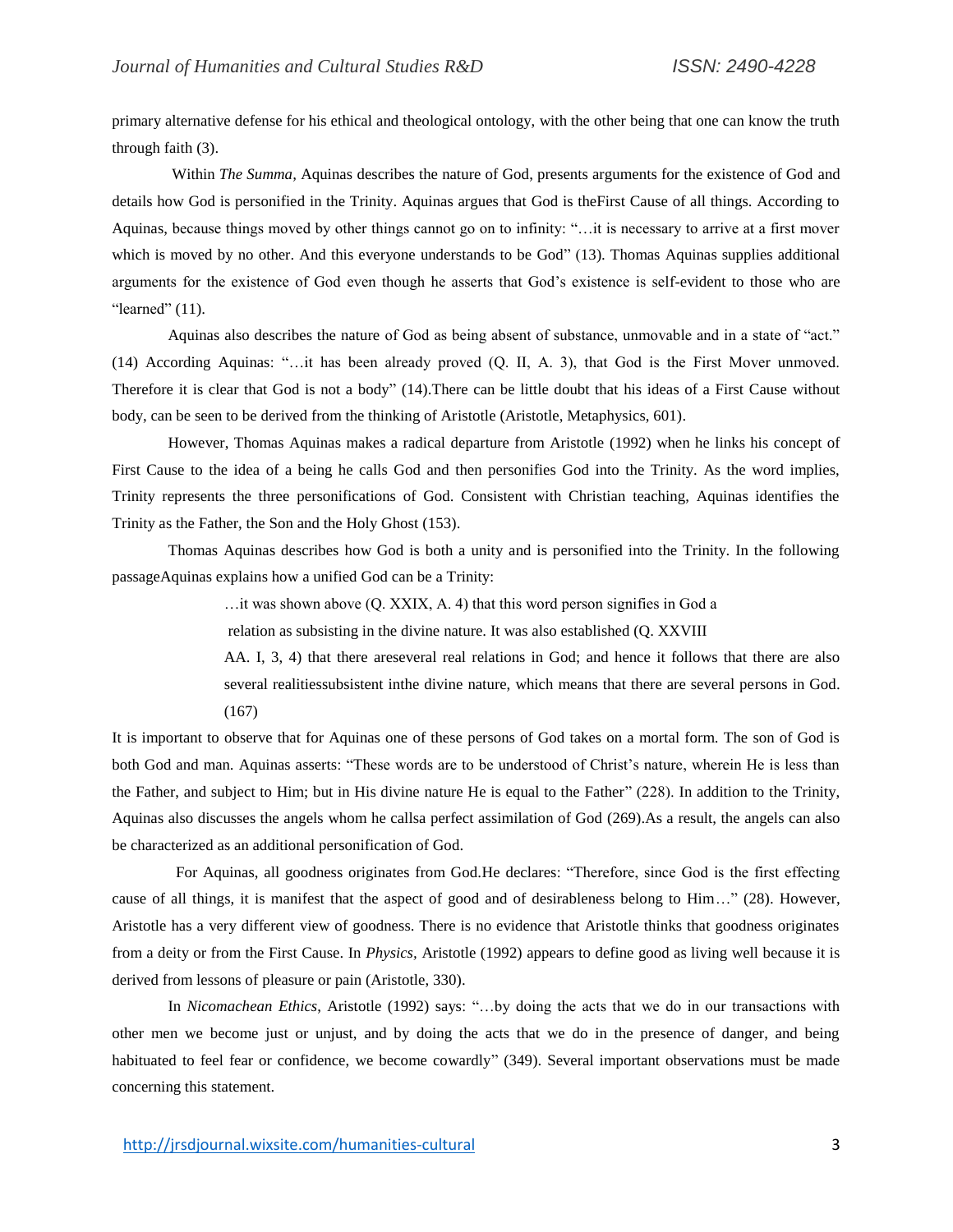First, it is clear that contrary to Aquinas, Aristotle does not see the virtue of men as originating from some deity, but rather from learning and experience with pleasure and pain. Second, the assertion made by Aristotle is one which is based on observation. Aristotle is seeking truth by looking at what people do and drawing conclusions. But for Aquinas the starting point is entirely different. Based on faith, Aquinas *knows* the truth before observation. He is using argumentation to defend what he is *certain*of, without observing or gathering data to seek truth.

The values of conscience are also given expression by Aristotle (1992) in *Politics*: "If, then, there are many forms of government, it is evident that there is not a single virtue of the good citizen which is perfect virtue (473)." This view of virtue in citizens based on Aristotle's observations of differing forms of governance is clearly at variance with those of Aquinas. These differences from Aquinas are important to highlight because absent divine revelation and faith, Aquinas employs Aristotle's ontology as his primary defense for his own ontology.In a philosophical sense, Aquinas can only use the logic of Aristotle to defend his views if his views are consistent with Aristotle's ontology. If this is unnecessary, then there is no reason for Aquinas to resort to employing them. One could see a perfectly acceptable argument put forward for Christian teaching based solely on the notion that the truth can be understood by faith. Indeed, though it is unverifiable, many have successfully made just such an argument.

Thomas Aquinas (1992) defines evil as the privation of good. According to Aquinas: "…evil has no formal cause, rather is it a privation of form; likewise neither has it a final cause, but rather is it a privation of order to the proper end, since not only the end has the nature of good, but also the useful, which is ordered to the that end (Summa, 265). He also asserts that evil has an agent which is accidental. This according to Aquinas is because it is an action caused which has an effect (265). Each of these concepts is taken from Aristotle (Metaphysics, 349).

Nonetheless, he also argues for the personification of evil in his descriptions of the devil and demons (583). In addressing whether the sins of man are due to the temptations of the devil, for example, Aquinas states that this is possible directly and indirectly. He writes: "…we might say that he who dries the wood is the cause of the wood burning. In this way, we must admit that the devil is the cause of all our sins…" (583). He adds, however: "But a thing is said to be a direct cause of something when its actions tend to it directly. And in this way the devil is not the cause of every sin. For all are not committed at the devil's instigation, but some are due to the freedom of choice and the corruption of the flesh" (583). Thus, Thomas Aquinas appears to argue that evil is both the absence of goodness and a personified agent of intent.

He also asserts that humans possess both free choice and free will. He says of free will that it is an inclination to something distinguished from natural inclination by being voluntary (432).As a power of the soul, intellect is sometimes higher than will. According to Aquinas: "…a thing is considered to be such absolutely which is considered in itself, but relatively as it is such with regard to something else" (433). But, will can sometimes be higher as a power than the intellect according to Aquinas: "When, therefore, the thing in which it is good is nobler than the soul itself, in which the idea understood, by comparison with such a thing the will is higher than the intellect" (434).

Free will is different from free choice, according to Thomas Aquinas. He distinguishes them in the following way: "…the will is said to regard to an end, which is a desire for itself. But to choose is to desire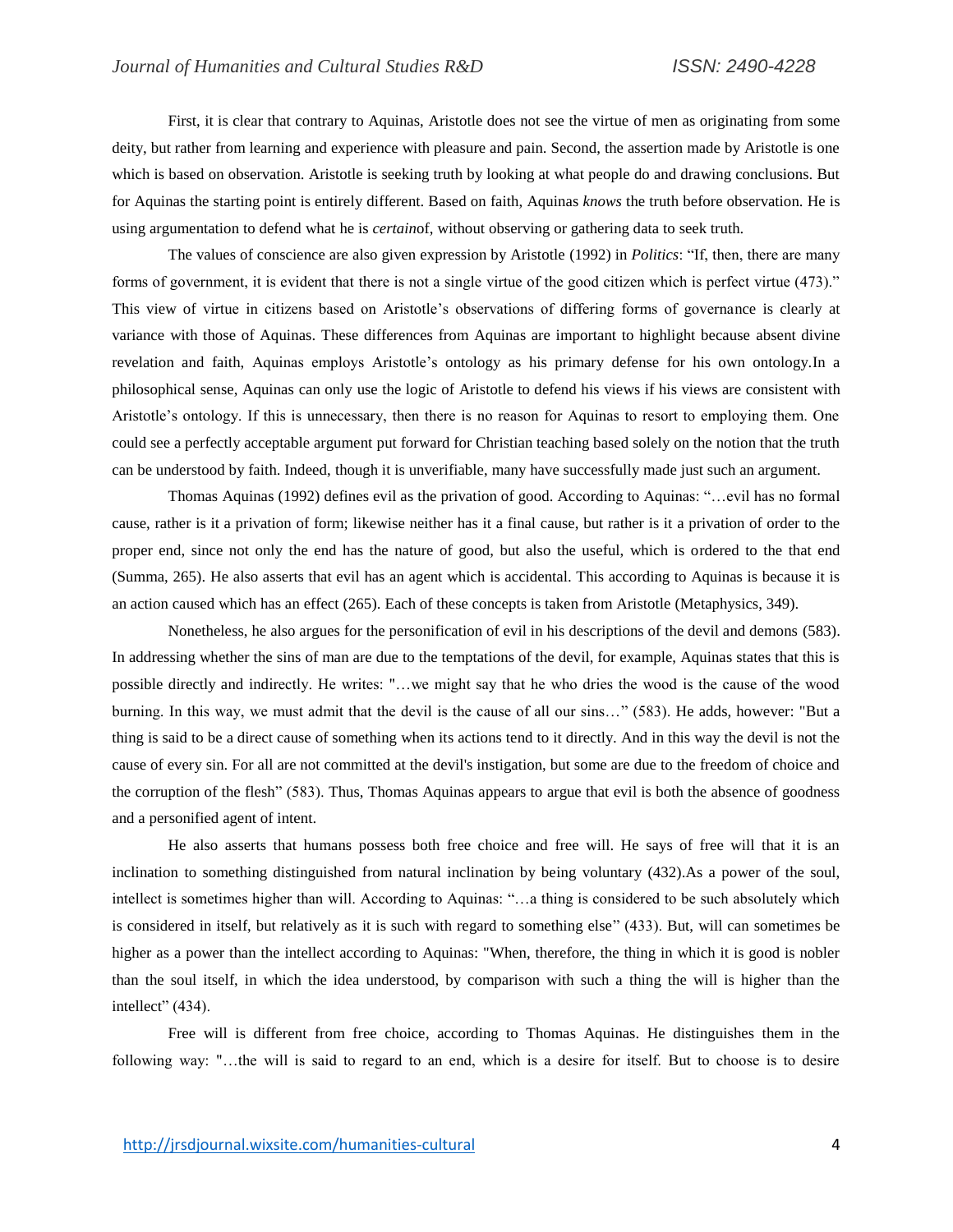something for the sake of obtaining something else..." (440). Although he claims that Free will and free choice are different, he regards them as part of the same power (440).This is the appetitive power of the soul (407).

Yet, Aquinas also strongly argues for the existence of predestination, fate, and preordainment. He begins by laying out his case for predestination as follows: "…the type of this direction of a rational creature towards the end of life eternal is called predestination. For to destiny, is to send. Thus it is clear that predestination, as it regards its objects, is a part of providence" (133).What he expresses in these words he argues is directly the result of God's plan (133).Aquinas observes: "It is fitting that God should predestine men. For all things are subject to his providence" (132). By this reasoning then, there can be nothing that man does which is not in some way at the direction of God.

Aquinas extends this reasoning to address the questions of whether fate or preordainment exists. He orders the causes as first and second and contends that fate is the ordering of the second causes (595). But to further buttress his claim that God's predestination is the source of human behavior, he argues:

> Consequently, nothing hinders what happens here by accident, by luck or by chance being reduced to some ordering cause which acts by the intellect. For God alone can change the will as shown above (Q. CV, A. 4). Consequently, the ordering of human actions, the principle of which is the will,must be ascribed to God alone. (593)

Aquinas concludes by asserting that this means all occurrences are preordained through Divine Providence and this admits to the existence of fate (593).

For Thomas Aquinas, the conscience is part of the soul but it is not one of the powers of the soul (426). He says: "…conscience, according to the very nature of the word, implies the relation of knowledge to something…" (426). He also asserts: "…the application of knowledge to something is done by some act" (426). Thus, conscience is directly connected to human actions.He describes conscience as an innate knowledge of what is morally correct (synderesis)that serves as a witness to actions and stirs or binds human emotion (426).

It is evident from *The Summa* that Aquinas believes that in order for one to act in good conscience, one must follow the Eternal Law of God. As noted, Aquinas believes humans possess an innate knowledge of this through synderesis. Aquinas says the following about human actions: "When, therefore, a human action tends to the end, according to the order of reason and of the Eternal Law, then that action is right; but when it turns aside from rightness, then it is said to be a sin" (717). He reasons further that all voluntary action is a choice made between good and evil: "Hence it follows that a human action is right or sinful by reason of its being good or evil" (717). It can be inferred that for Aquinas, in order for human actions to be good, they must be informed by the whole of the Christian notion of God, God's goodness, good and evil, in addition to free will and choice.

### **2. Aquinas's Incoherence**

It is a given that decisions of consciences play a critical role in human actions. As with any great thinker, therefore, the ideas of Thomas Aquinas require careful scrutiny before they are applied to such questions. However, Aquinas's arguments present numerous problems. Perhaps it can be argued that one should let faith be their guide in these matters and therefore, one need not call these issues into question. But even if these questions are articles of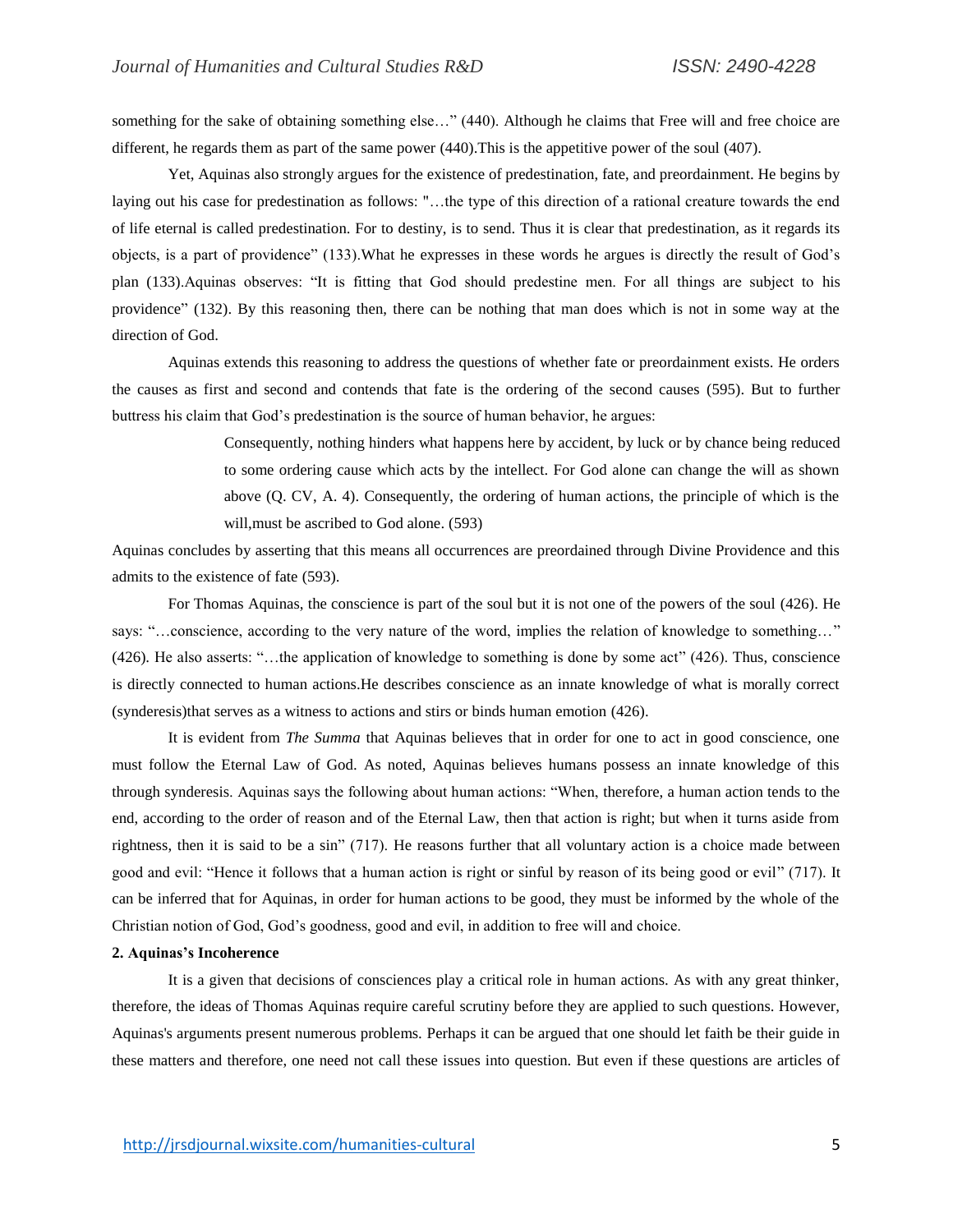faith, Thomas Aquinas has insisted on rational construction to defend them. Therefore, a person of conscience must determine whether these arguments hold up.

It has been noted that Aquinas's notion of God is foundational to his idea of morality. In order to make moral choices (choices of conscience), one must fully accept the goodness of God as represented by the Eternal Law. To do less according to Aquinas, means human actions become sinful (717). As noted, he defines God as the First Cause, the unmoved mover and without a body. In spite of this, he makes a leap in logic that this First Cause is also the three persons of the Trinity whom he calls the Father, the Son, and the Holy Ghost (153). Aquinas does not explain how a bodiless, infinite actuality can take on personages. The question presented to a person seeking to be moral then is, what sort of entity is one to convey their trust and allegiance. What is the nature of this being and how can it be good?

For example, Aquinas writes: "It is absolutely true that God is not a body…" (14). He further asserts that it is impossible for God to exist as matter (15). He also says: "Now since God is being itself by its own essence, created being must be his proper effect…" (34). By "essence," Aquinas is referring to the divine essence of God. This insertion of the word "being" seems to be Aquinas's method of recasting a bodiless, infinite and perfect First Cause as possessing personhood, because he offers no more explanation or proof of how this is possible. Instead as noted, Aquinas moves into describing both the Unity of God (46), the Trinity of God (153), and the angels (269), all as personifications of First Cause or God (167).If it is to be taken on more than faith that this is so, the person seeking to be moral is presented with logical paradoxes.

In describing what he means by "being." Aquinas says: "Hence by its substantial being, anything whatsoever is called being absolute; but by any act added to this it is said to have been relative" (23). He follows this discussion by asserting that good signifies the notion of perfection and that the ultimate perfection is good absolutely(24). Hence, Aquinas is contending that God is good absolutely. But unfortunately, this does not answer the problem of how a bodiless infinite First Cause can be characterized in this manner.

To find an answer to what Aquinas means it is necessary to look at his *On Being and Essence*. Here Thomas Aquinas (2006) states:

> We should know that, as the Philosopher says in Book 5 of the Metaphysics, something is said to be a being [ens per se] in two different senses: in one sense, [only] those things [are called beings] that are sorted into the ten categories; in the other sense [calling something a being] signifies the truth of a proposition. And the difference between the two is that in the second sense everything can be said to be a being of which a [true] affirmative proposition can be formed, even if it posits nothing in reality; it is in this way that privations and negations are said to be beings… (227)

Aquinas attempts again to draw his meaning from Aristotle, as shown in this passage. Although both Aquinas and Aristotle address the issue of essence separately, one can infer that it is this "second sense" that Aquinas has applied in reference to the "being" which is derived from Aristotle for the First Cause.But even if one accepts this line of reasoning by Aquinas, nowhere does Aristotle attribute this to the first principle of which he writes (Aristotle, Metaphysics, 606). There is no evidence that Aristotle perceives a deified Trinitarian presence as the driver of all things, nor even a Unitarian one. Aquinas therefore, is expropriating a concept to defend a predetermined church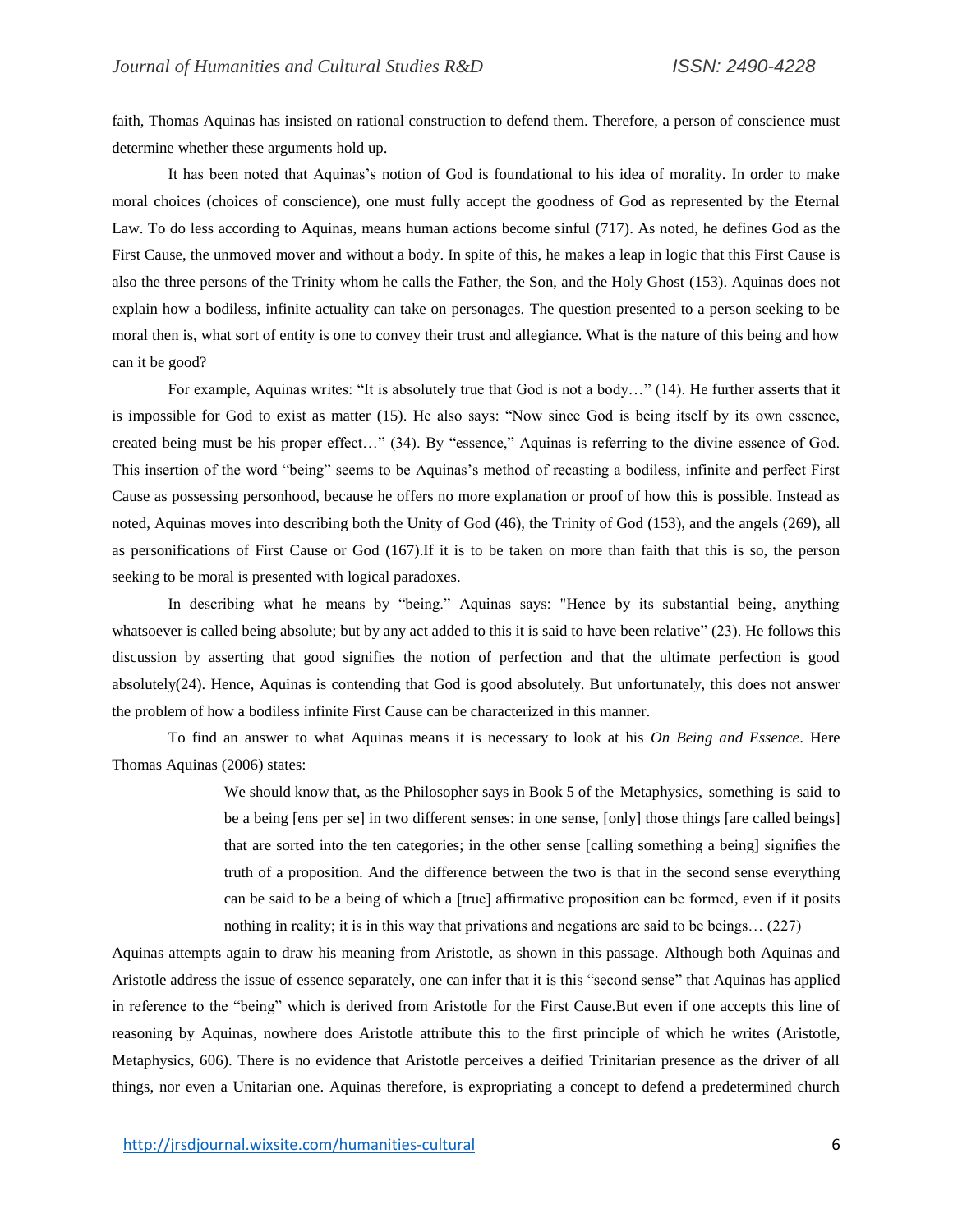tenant and not arriving at a conclusion based on observation or demonstration. This creates a logical fallacy because unfortunately Aquinas is guilty of cherry picking. That is, he is premising the logic of his entire ontology on selected portions of Aristotle and suppressing others.

In the book *A History of Western Philosophy*, Bertrand Russell (1967) is not charitable to the writings offered by Aquinas. Russel says of Aquinas:

> He does not, like the Platonic Socrates, set out to follow wherever the argument may lead. He is not engaged in an inquiry, the result of which it is impossible to know in advance. Before he begins to philosophize, he already knows the truth; it is declared in the Catholic faith. If he can find apparently rational arguments for some parts of the faith, so much the better; if he cannot, he need only fall back on revelation. The finding of arguments for a conclusion given in advance is not philosophy, but special pleading. I cannot, therefore, feel that he deserves to be put on a level with the best philosophers either of Greece or of modern times. (Russell, 463)

Russel then, is pointing to a central weakness in the writings of Thomas Aquinas. Aquinas is not engaged in seeking meaning. Instead he seeks rationalizations.

But according to Catherine Peters (2016), the way one should understand Aquinas's use of the word "being" is to know it through analogy by looking at one's self. In discussing Thomist Karol Wojtyla, she says:

> The causal relationship of the natural law to the eternal law is also seen in Wojtyła's account of 'person.' Reflection on "person" in the created order, he holds, allows access to some understanding of the divine persons, though Wojtyła hastens to note that 'person' in this case 'must be realized in an incomparably more perfect degree in God. 'There is nonetheless a true analogy between human and divine 'person'. (Peters, 40)

Perhaps it can be argued that understanding personhood would provide insight into understanding the nature of the being that Aquinas describes in connection with the First Cause. But in terms of resolving the question of how such being exists within something bodiless and without substance, it begs the issue. The assertion is that the perfect persons in the First Cause bear a resemblance to the personhood with which one is familiar and this is because the personhood one understands is similar to the perfect persons in the First Cause.

G.K. Chesterton (2016) argues that Aquinas sees form and matter as "actual." This is central to understanding Aquinas's idea of "being," according to Chesterton:

> Roughly when he describes a thing as made out of Form and Matter, he very rightly recognises that Matter is the more mysterious and indefinite and featureless element;and that what stamps anything with its own identity is its Form. Matter, so to speak, is not so much the solid as the liquid or gaseous thing in the cosmos; and in this most modern scientists are beginning to agree with him (Chesterton, Par. 16).

Chesterton may indeed be correct that this is how Aquinas defines form and matter, and that this informs Aquinas's understanding of "being." But unfortunately, Aquinas states unambiguously that God exists without form or matter (Aquinas, Summa, 15). It is not likely that Chesterton would argue that God is not a being and therefore, does not exist. But this conclusion would be inescapable based on this premise.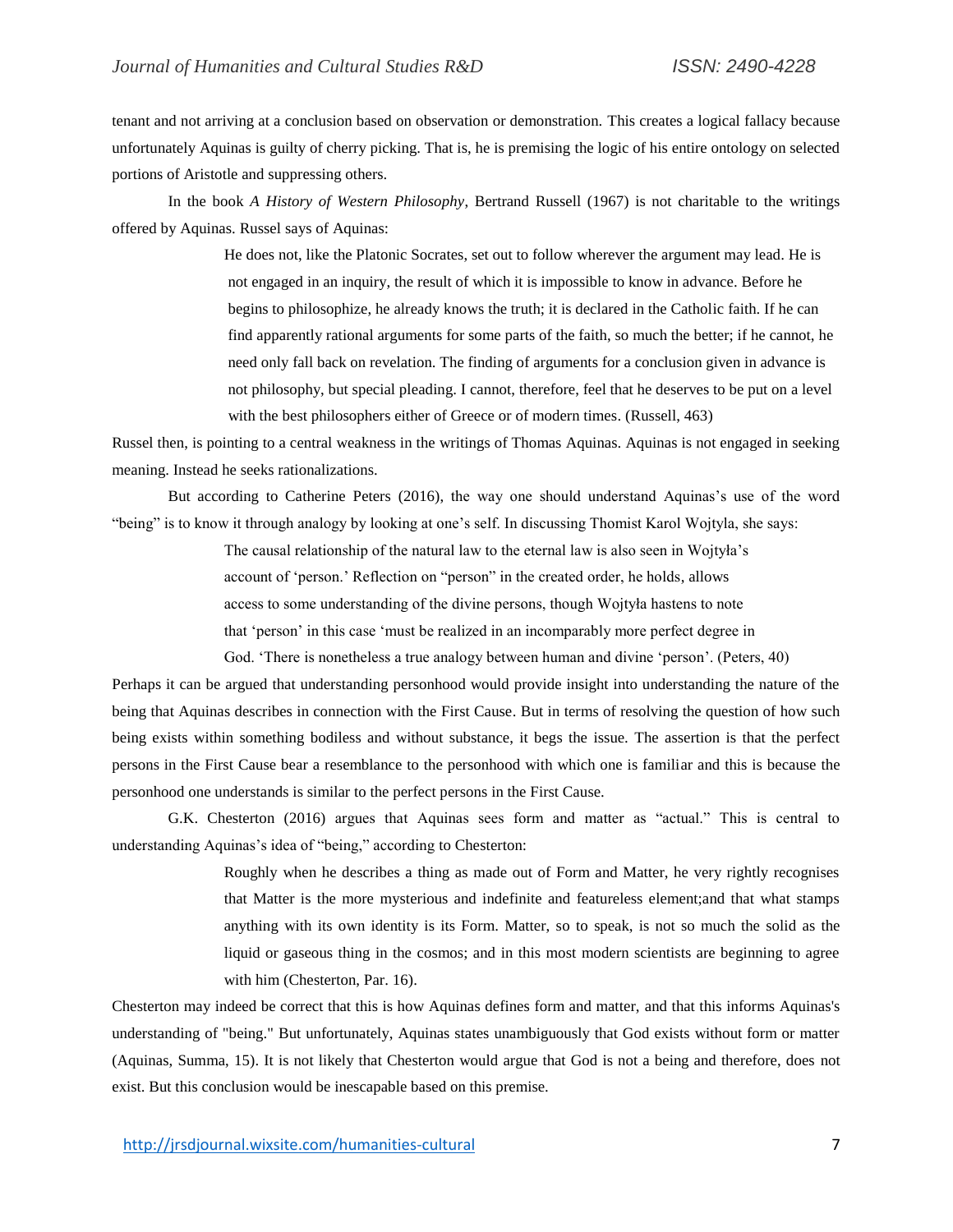As noted, one of the persons of the Trinity (the Son) according to Aquinas is a part man (Summa, 228). This means something infinite and without a body is a finite body. Aquinas fails to explain this apparent contradiction. As he notes: "We must consider therefore that a thing is called infinite because it is not finite" (31). This can only mean that Aquinas concedes to the impossibility of a bodiless, infinite actuality in finite human form. Aquinas also states: "…it is shown that God is immutable" (38). However, he describes the Son in this context: "But since in men generation is a certain kind of change of one proceeding from potency to act, it follows that a man is not equal at first to the father who begets him…" (228).

Aquinas tries to explain away this obvious contradiction by ascribing it to a relation to the Father based on "piety" and "paternity" but this in no way negates the underlying paradox and so is not an adequate explanation (228).Thus, Thomas Aquinas admits that it is a contradiction to assert as he does, that an immutable God changes when it takes on human form and fails to provide an adequate explanation for how this is possible.

For a person of conscience this contradiction must force them to confront their entire understanding of the nature of God and so too the Eternal Law which is supposed to be derived from it.Some modern Christians examine this extensively today. *The Lords' Witness*(2016) of London for example, make the following observation: "The trinity is therefore a 'Brainwashometer'. If the victim is prepared to believe that one is three and that a father is his own son and that a son is uncreated, then he is prepared to believe anything at all and so he is fully brainwashed." Perhaps the vernacular used in this statement can be criticized, nonetheless it reveals a great deal about the contradictions inherent to this and the unsatisfying way in which they are addressed by those who defend it.

Additionally, Aquinas fails to show evidence for how such a First Cause can be the source of goodness. He asserts: "I *answer that*, Good and being are really the same…" (Summa, 23). Thus, Aquinas is arguing that God is a being by virtue of his perfect goodness, out of which all good originates (28).But as noted, he inserts the word "being" into his description of the First Cause and nowhere does he demonstrate how it is possible for it to be characterized as a being (28).Hence, because Thomas Aquinas fails to prove how a bodiless, infinite and immutable First Cause is a being, his argument for a God of goodness crumbles.

The important point to understand is that these contradictions leave a person seeking moral answers in the dark. An individual attempting honest inquiry is left in a quandary and this means they cannot determine based on such a system how to live their life.As a theologian, Aquinas can be readily granted license to present his ideas this way, but they cannot be peddled as serious philosophical discourse.

An additional problem of personification is presented by Aquinas's argument for the existence of angels whom he calls the perfect assimilation of God (269). It is obvious that if something is a perfect assimilation of anything else, it is impossible for it to be anything different. It must necessarily be the same thing, or it cannot be called perfect. This would mean that the angels would be God. But Thomas Aquinas attempts to get around this by drawing distinctions between the Trinity of God and the angels. He contends for example: "Therefore if there be no matter and supposing that the form itself subsists without matter, there nevertheless still remains the relation of the form to its own being, as of potency to act. And such a kind of composition is to be understood in the Angels…" (271). But as noted, he has already established that angels are perfect assimilations of God. God is pure act, according to Aquinas (14). By parsing in this way, he argues against his own assertion.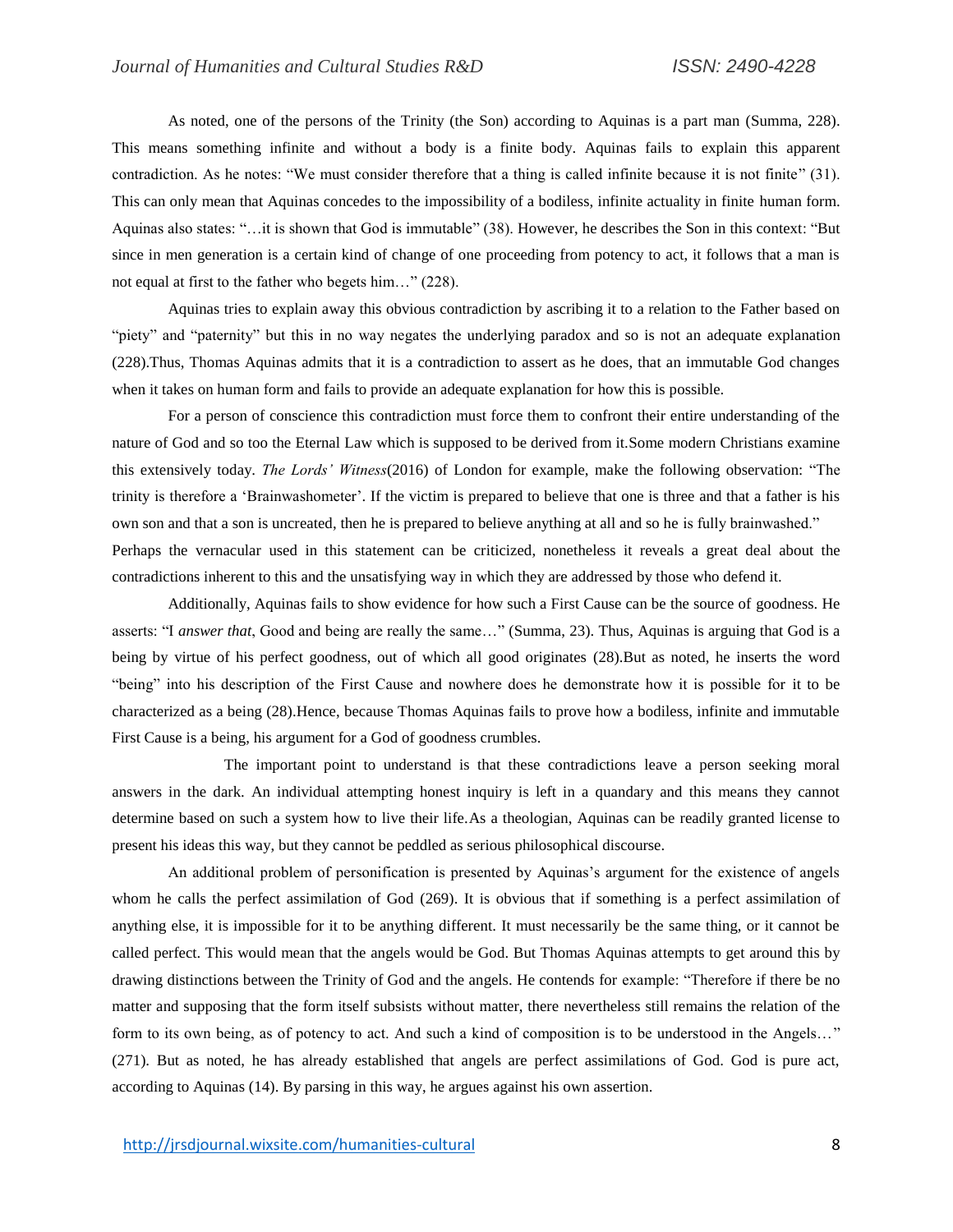Thomas Aquinas creates additional problems when he describes the devil and demons as fallen angels. According to Aquinas: "But the agent which brought the angels into being, namely, God, cannot be the cause of sin. Consequently, it cannot be said that the devil was wicked in the first instant of creation" (330). The devil then, becomes wicked after being good, according to Aquinas. Notwithstanding, he says this about angels: "It must necessarily be maintained that the angels are incorruptible of their own nature (274). It is worth observing that Aquinas cites Augustine on this point, noting that angels obtain perfect immutability only by God's grace (274).Thus, the difficulty is that while Aquinas grants angels incorruptibility, they somehow do become morally corrupt. If angels reside in an immutable state, it is impossible to assert they can change (be corrupted) into immoral demons.

As noted, for Aquinas God is where all goodness originates, and he defines evil as the privation or absence of good. Nonetheless, Aquinas's personification of evil in the form of the devil or demons is itself yet another problem. As mentioned, Aquinas reasons: "For every evil is the absence of the good which is natural and do to a thing" (265). He argues further: "But evil has no formal cause, rather is it a privation of form…" (265). To put a fine point on this, he notes: "Evil, however, has a cause by way of an agent, not per se, but accidentally" (265).

Later, however, he describes demons: "Nevertheless the demons who are sent to punish, do so with an intention other than that for which they are sent; for they punish from hatred or envy…" (582). Here then, Aquinas has created personifications of what he has called "absence" and "privation" earlier. As noted, Aquinas also argues that evil has no formal cause and occurs only through an accidental agent. Here, however, his demonic personifications of evil are both intentionally sent by God to punish and in possession of deliberate intention borne out of hatred and envy.

First Aquinas provides no explanation for how "absence" can become a presence. Second, if such a thing is possible, Aquinas contradicts himself when he asserts that evil is only accidental and later argues that evil is intentional. A person of conscience is compelled to ask how they can recognize and then grapple with an evil formless form somehow intent, accidentally on doing them harm. It is worth observing that Aquinas is attempting to apply Aristotle's notion of "accidental" occurrence in nature (Aristotle, Metaphysics, 537). But what Aristotle means is that one thing will be true and another will be coincident to it. For example, a musician may also be a builder. Thus, Aquinas is not only cherry picking but misapplying this when describing the devil and demons because he has established clear intention in them.

There is also the problem of the mere existence of evil. Aquinas fails to explain how a perfect, infinite God which is the source of all goodness can allow evil to exist. For example, he notes: "...God is the supreme good absolutely…" (Summa, 29). He adds: "Since therefore the divine being is not a being received in anything, but He is His own subsistent being as was shown above (Q. III, A, 4), it is clear that God Himself is infinite and perfect" (31).

However as noted, Aquinas argues for the existence of evil which is accidental (265).It does not seem possible for evil to occur accidentally if God is truly the supremely good and infinite. But in defending the existence of evil, Aquinas quotes Augustine as saying:"'Since God is the highest good, He would not allow evil to exist in His works, unless His omnipotence and goodness were such as to bring good out of evil<sup>11</sup> (13). But certainly good is always of higher value than evil and if God is allowing evil with such intent, it cannot be accidental. It would seem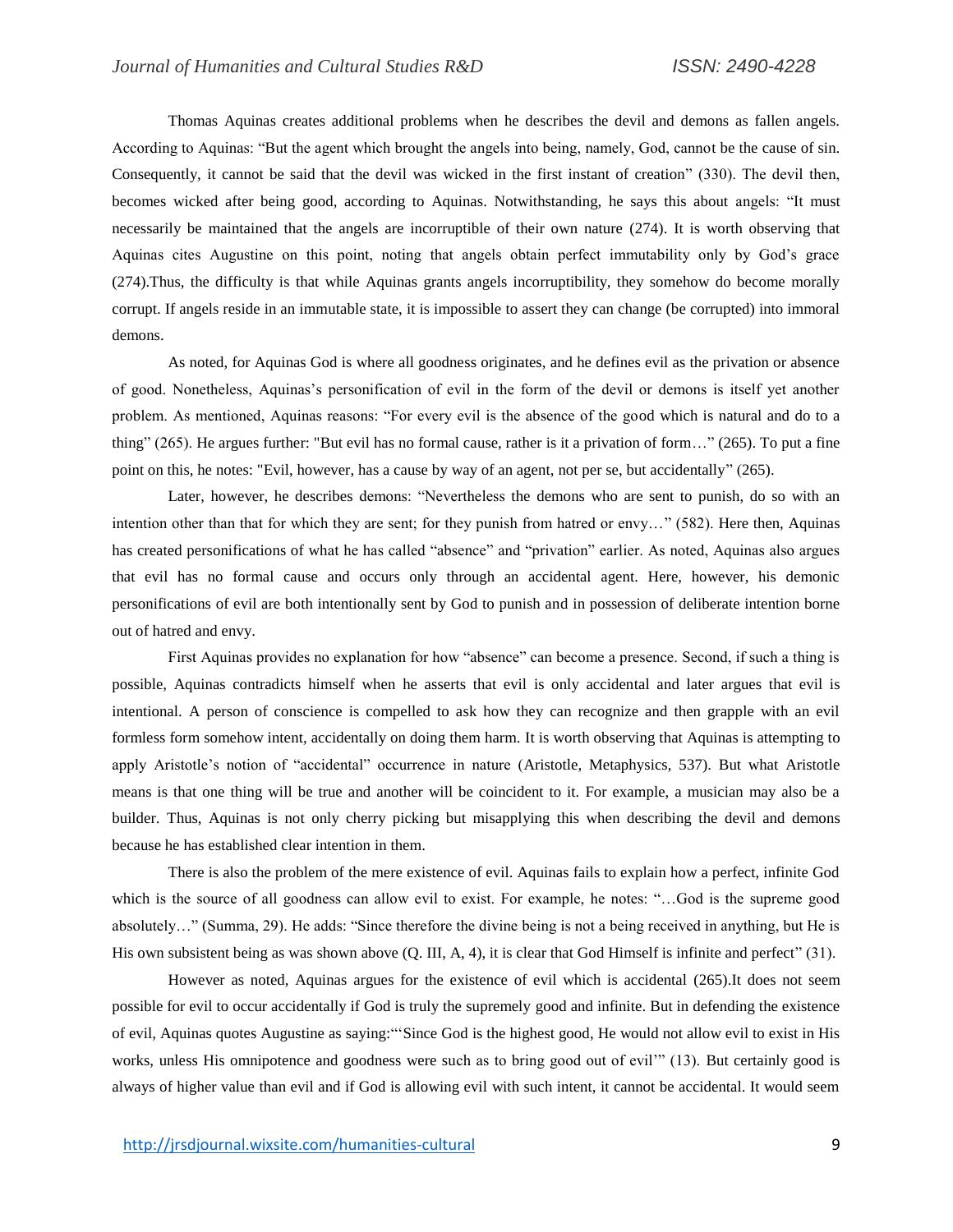logical that a God who is the infinite, perfect source of goodness would give preference to good as a means to good over evil. This would surely be the best option.

But if God does indeed permit evil as a route to attaining good, God must be an accessory to evil. This interpretation is unavoidable and its acceptance mean the acceptance of a God who in some sense is evil. It is therefore no longer possible to argue for a God of perfect goodness. Presented with these sorts of contradictions it is unclear exactly how a person of conscience should determine their actions.

For many today, the problem of the existence of evil makes a belief in God untenable. The topic has been explored exhaustively by modern theologians and secularists. Christianity has attempted to supply reasonable answers. Yet, these do not seem satisfactory. For example, Keith Augustine (2016) notes:

> Other versions of the evidential argument concede that God *could* have a morally sufficient reason for allowing certain evils to occur—e.g., to ensure that some greater good is achieved as a consequence of an evil. However, proponents add, God would only allow as much evil or suffering as is absolutely necessary in order to achieve greater goods. But when we look at the world around us, we find prevalent instances of apparently gratuitous evil—pointless evils from which no greater good seems to result. According to proponents, the existence of apparently gratuitous evil provides strong evidence that God (as traditionally defined) does not exist (e.g., William Rowe). (Augustine, Par. 2)

If news reports reveal how an infant is incinerated in a house fire only because nobody knew about bad electrical wiring, it is difficult to comprehend a "greater good." Yet clearly because some believe so fervently, the attempts at reconciling these discrepancies persist.

But for Aquinas, the problems do not end with these contradictions. As noted, He argues that humans possess free will and free choice (Summa, 432). There are two difficulties presented by Aquinas's argument concerning this. To begin with, it is very troubling that Aquinas asserts the existence of agents of good and evil (angels and devils) who on some level determine whether one is good or evil independent of human decisions.

For example, Aquinas describes angels moving human will: "…the will is moved from without. As regards an angel, this can be the only way, - by the good apprehended by the intellect" (569). Aquinas also observes: "In this way, we must admit the devil is the cause of all our sins, because it was he who instigated the first man to sin..." (583).Yetwith respect to God, Aquinas also asserts: "Consequently it is evident that human actions acquire merit or demerit in reference to Him; otherwise it would follow that human actions are no business of God's" (720). Thus, it would appear that humans can be judged by God for that which is entirely beyond their control.

To address this apparent contradiction, Thomas Aquinas argues for a division between actions that are voluntary and actions that are not (644). He states: "Hence it follows that good or evil, involuntary actions alone, renders them worthy of praise or blame; and the actions of this kind, evil, sin, and guilt are one in the same" (718). However, Aquinas also asserts: "When a man commits sin without being instigated to it by the devil, he nevertheless becomes a child of the devil…" (583). It appears from this then, that Aquinas is trying to have it both ways. Human actions are judged when they are voluntary and when they are not. Sinful acts are both caused by the devil and they are caused by humans, which means they are children of the devil.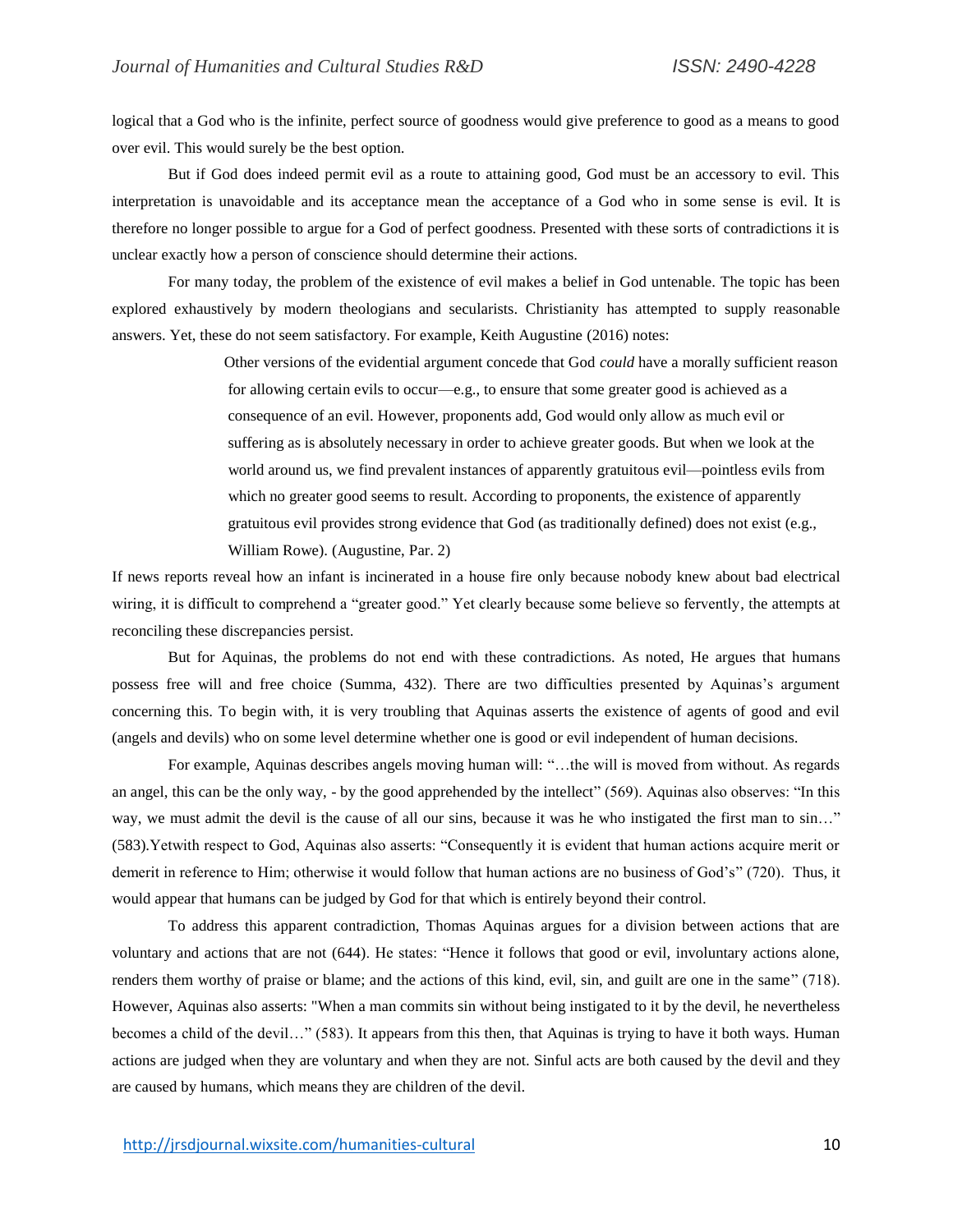Far more lethal to the reasoning of Aquinas however, is his argument for the existence of predestination, preordainment, and fate. As noted, he begins this argument by asserting that God's predestination for humans is connected to his plan and so humans are directed like arrows toward life eternal (133). As mentioned, Aquinas says: "Consequently the ordering of human actions, the principle of which is the will, must be ascribed to God alone. (593). In the *Merriam-Webster Collegiate Dictionary*, the word "ascribe" means: "to refer to a supposed cause, source or author" (ascribe, 2003). In this case, Aquinas is asserting that only God is the cause of the human will which orders human actions. It follows then, that God determines human will which dictates choice and action. It is obvious that if this is true, it is impossible for voluntary human action to exist. There can be no free will or choice. This would mean that human actions of conscience do not exist.

But he attempts to avoid this contradiction by arguing: "But man acts from judgment because by his knowing power he judges that something should be avoided or sought" (Summa, 437). Thus, humans according to Aquinas have free choice because they possess reason. But he has already stated that "Consequently the ordering of human actions, the principle of which is the will, must be ascribed to God alone" (593). Aquinas is asserting the existence of predeterminations as well as preordainment in human actions (fate). For him to then claim that humans have free choice would appear to be counterfactual since all reasonable choices made by humans would be dictated by God, rendering free choice nothing more than an illusion.

The Thomists refute this point, however. According to Rev. Alfred Wierzbicki (2012), the verification for free choice comes from "self-possession." He states:

> Self-possession is the evidence of the autonomy of the person, of the person's actual «belonging» to him- or herself. Human beings as persons are capable of deciding for themselves with the acts their will, because they «possess» themselves: freedom is not merely a quality of actions, but it is manifested in the actions of the person, being originally a quality of the person (Wierzbicki, 7)

Wierzbicki suggests that "self-possession" is a product of human actions where choices are made between good and evil. Presumably, he is claiming that just as one may have a sense of ownership over their house, one may also experience self-possession and that this proves the existence of free choice. Of course, there is no evidence that feeling possessive of one's house, car or any other item is proof of free choice. Therefore, self-possession cannot be claimed as evidence for free will or choice any more than possession of something else.

This argument is also silent on the underlying contradiction. Wierzbicki does not mention Aquinas's predetermination but he says: "Yet neither is the indeterministic interpretation of human freedom, which ignores all its objective rootedness, correct. Human actions are not accomplished in a metaphysical vacuum…" (Wierzbicki, 5).

Aquinas is describing a predetermination which originates in God. It behaves in a manner consistent with any deterministic model based on objective conditions. To defend it necessitates the elimination of free choice. This is because any choices made will always be determined.

But if one accepts Aquinas's argument that reason can be something apart from God and that it causes the will to be voluntary, it is still problematic. For reason and intellect to have the capacity to govern the will, they must be a higher power of the soul (Aquinas, Summa, 433). However, Aquinas writes: "But relatively and by comparison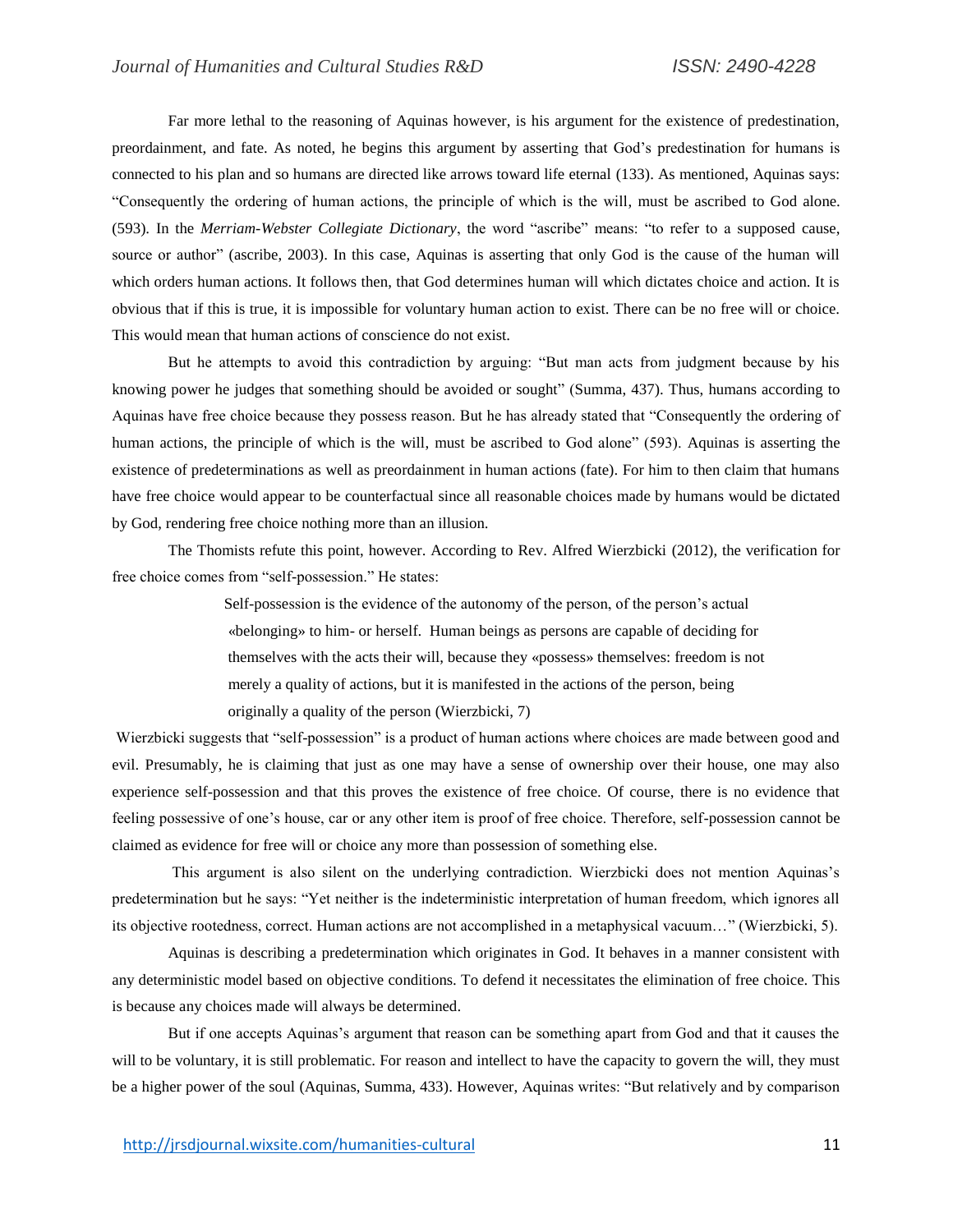with something else, we find that the will is sometimes higher than the intellect" (434). By this logic then, the free will ceases to be free when it becomes a higher power in the soul.

In short, Aquinas's inconsistencies when attempting to balance predestination with freedom of choice are irreconcilable. He describes human actions as being dictated solely by God (593),but then proceeds to argue that the devil (583), and angels (569)can both shape the will and behavior of man. He adds to this contradictory argument the assertion that humans have free will and free choice (432), and that this justifies God's judgment of humans (720).

What Aquinas presents is a compatibilist argument. Today this same sort of argumentation is put forward by those who contend that determinism and free choice can coexist. But as Marcus Arvan (2013) asserts: "It's not the case that if I *tried* to behave otherwise than I do, physical laws would step in and stop me. It's that *I can't even try to behave otherwise* if physical determinism is true (it is not a physical possibility)." Joachim Krueger (2012) also notes:

> Some aspiring compatibilists maintain that only humans are judged morally because only they could have acted differently. Those who try this argument must realize that they are not compatibilists at all; they are libertarians. The acceptance of determinism is a defining element of compatibilism. It forbids us to say that evil-doers could have done goodif only they wanted to. Well yes, if they wanted to, but they were determined to not want to. (Krueger, Par.5)

The point then, appears to be for compatibilists to have it both ways. Compatibilists try to push the boundaries of reason so that everything is controlled by some external source, yet persons can be held accountable for their actions because they can make choices freely. Krueger adds: "Compatibilism breeds shame, not guilt. Recall that according to Humean compatibilism, you are responsible for your actions because they reveal your character, not your free will. If responsibility demands an emotion, it is shame, not guilt." (Par. 15). Of course Krueger is referencing David Hume in this statement who like Aquinas, is a proponent of Natural Law. Thus, Krueger highlights what has been employed for centuries by Christianity to keep people in line. As long as one can never feel good about what they do, they will surely avoid the emotional pain of doing something wrong. But as this distorts human perceptions, the individual is left in endless turmoil never really knowing right from wrong. Any superficial survey of the cruel saga of human history demonstrates the crude ineffectiveness of this.

In Aquinas's ontology it is difficult to conceive of how one can describe a perfect God of goodness (Aquinas, Summa, 28),when such a God is engaged in casting judgments on humans for actions over which they have no control. If one accepts that human actions can in whole or in part be determined by God, angels, or the devil, that conclusion is unavoidable.

Second, if it is accepted that angels and devils are separate beings from God (271), it is not possible for human actions to be ascribed solely to God. Conversely, if it is accepted that human actions are ascribed solely to God (593), then it is not possible for those actions to be swayed by angels or devils which are separate.

Third, if it is granted that predetermination as well as fate, and specifically, human actions are ascribed solely to God, then to argue that freedom of choice is possible because of human reason, is also contradictory. This is because if one grants that human reason falls outside preordainment, one is then arguing against the assertion that all human actions are ascribed solely to God, because one is claiming that some reasonable actions are not.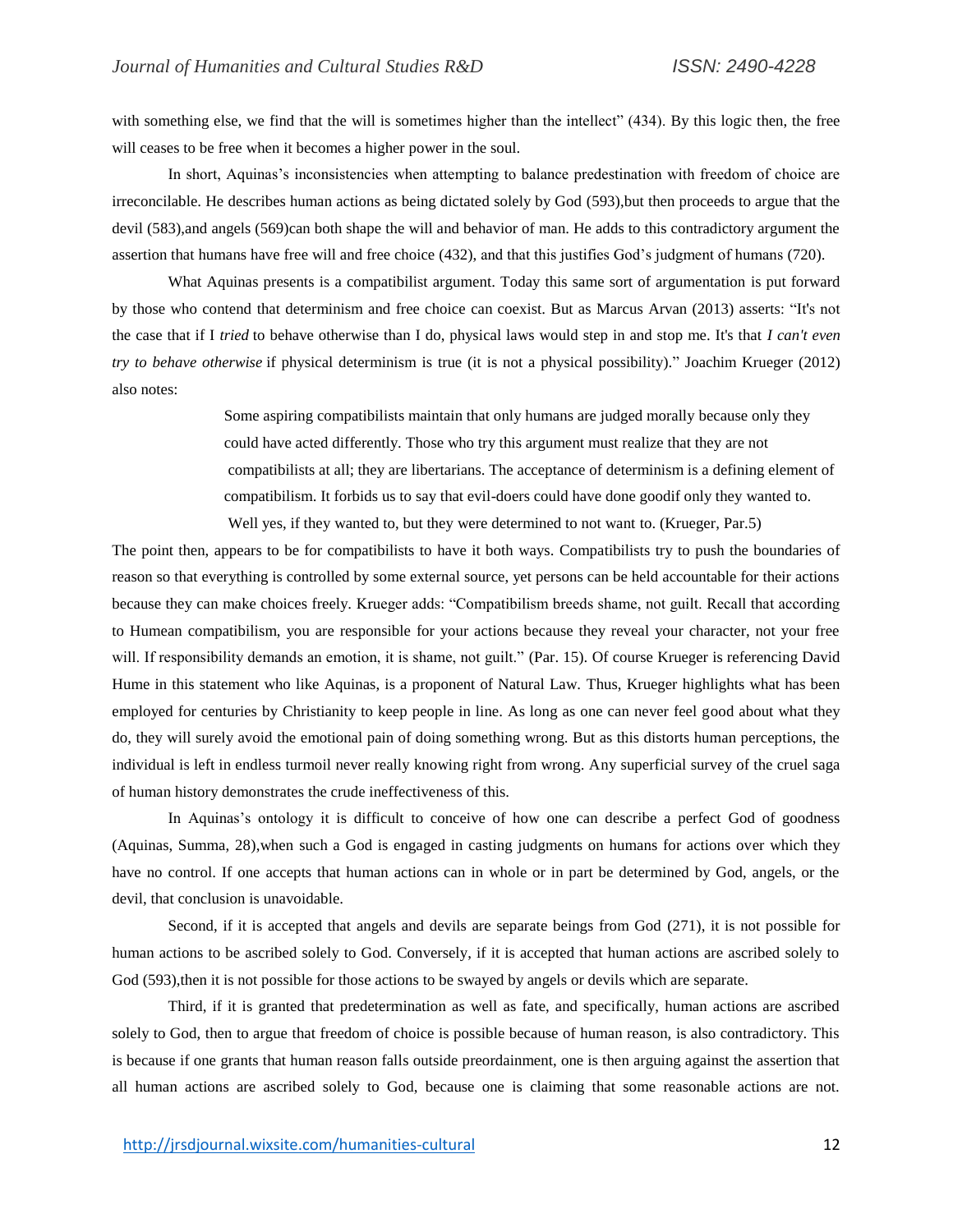Conversely, if it is asserted that human reason falls inside preordainment, then the choices made resulting from reason are illusions because whatever is chosen is predetermined and preordained. Therefore, to say free choice exists is counterfactual.

But these teachings persist within the Christian dogma to this day. Navigating this landscape in an earnest quest for moral direction is made impossible by these dilemmas.Santi Tafarella (2014) writes the following about the Thomist influence in Christianity:

> So my first argument against metaphysical philosophy of the Thomistic sort is that it is poetry. It'sa way of framing the world; of narrating it; of making some parts of it central and seen, and otherparts marginal or not seen. This is what poetry, especially epic poetry, does. And this is fine ifyou aren't under the spell of your metaphysical system. But when you translate your metaphysicsinto dogma, you've stopped taking your poetry with a light touch, and you're now in the realm of treating your deductions and system with 100% certainty. This is akin tothe way a fundamentalist reads the Bible or Quran. The system is impermeable to reality testing even in principle, and you believe it 100%. (Tafarella, Pars. 1-2)

No one can deny that poetry is a powerful medium for the expression of essential truths as well as aesthetic pleasures. But what Tafarella is asserting is that the beauty evident within the writings of Thomism is not a replacement for critical inquiry. There is danger that complacent believers become doctrinaire instead of asking authentic questions about the nature of reality.

#### **3. Conclusions**

In the *Summa*, Thomas Aquinas has written a rationale for the Christian faith. To accomplish this, he draws heavily on the ideas of Aristotle. Consistent with Aristotle, Aquinas asserts that there is a First Cause or unmovable mover. However, he departs from Aristotle in fundamental ways when he characterizes the First Cause as a being called "God," which he then personifies in the Trinity. He includes in this, a description of angels. Aquinas incorporates the idea of evil being the privation of good but then follows with a personification of evil as the devil.

His claim that an infinite, bodiless and immutable First Cause is manifest in the changing, finite and mortal form of the Son in the holy Trinity is an obvious contradiction which he seems to concede.

His argument for a God of perfect goodness conflicts with his notion of a God complicit in evil and judgmental of human behaviors influenced by forces over which humans have no control.

He also demonstrates serious inconsistencies when attempting to reconcile his claim of predestination and preordainment with his assertion that humans have free will and free choice. If the reason which influences free choice falls outside that which is ascribed to God, then predetermination does not really exist. If the reason Aquinas describes does fall within what God ascribes, then the free choice is an illusion and therefore, contending that it exists is counterfactual.

Although it is impossible for Aquinas to make his arguments without the ontology of Aristotle, unlike Aristotle, he is not interested in truth through observation. Aquinas has no interest in learning from what he sees around him. In the Summa, his true motives are transparent. Aquinas is defending dogma about which he has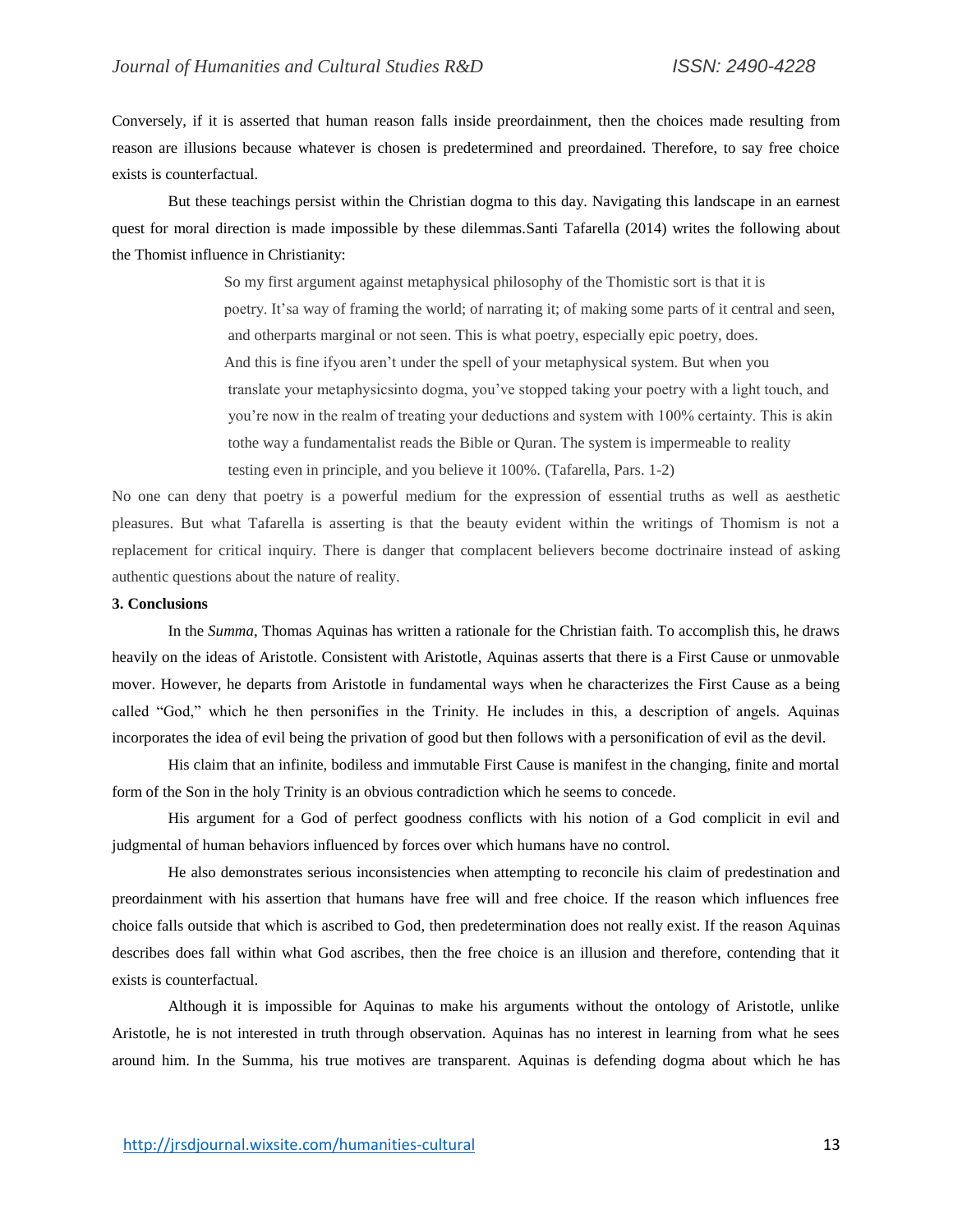already decided and over which there can be no dispute. Furthermore, he cherry picks from Aristotle, creating a logical fallacy.That fallacy is that his ontology is supported through reason when in fact, it is not.

When he deviates from Aristotle, his arguments become incoherent. He offers no explanation or proof for his conclusion that a Trinity of God exists within the First Cause. Furthermore, he fails to show how he can conclude that the absence of good called evil is somehow a presence known as the devil or demons. The *Summa,* therefore, as a work of systematic thought seriously lacks philosophical rigor.

As noted, the person seeking moral guidance in earnest will likely be left confused and perhaps even very disappointed. On the other hand, those seeking to justify what they already believe through their faith may feel validated by this reinforcement of their views. But this ought not be granted the distinction of being called true philosophic inquiry. It may also be time for the long legacy of Thomism to be examined with honesty. Like the emperor's transparent clothes, the Thomist reason does nothing to dress up their naked faith. An understanding of Western history and religious values necessitates knowledge of Thomism. But as a guide for human actions it is painfully anachronistic. Regrettably, the *Summa* offers little utility in matters of conscience and human actions.

## **4. References**

- [1] Aquinas, T. (2006). On being and essence, *Philosophy of Nature, Philosophy of Soul Metaphysics,*227-249. [http://faculty.fordham.edu/klima/Blackwell-proofs/MP\\_C30.pdf](http://faculty.fordham.edu/klima/Blackwell-proofs/MP_C30.pdf)
- [2] Aquinas, T. (1992). The Summa Theologica. In Adler (Ed.), *The Great Books of the Western World* (Vol. 17, Book I). Chicago, Illinois: Encyclopaedia Britannica.
- [3] Aristotle. (1992). Metaphysics. In Adler (Ed.), *The Great Books of the Western World* (Vol. 7, pp. 499-626). Chicago, Illinois: Encyclopaedia Britannica.
- [4] Aristotle. (1992). Nicomachean Ethics. In Adler (Ed.), *The Great Books of the Western World* (Vol. 8, pp. 335-
- 436). Chicago, Illinois: Encyclopaedia Britannica.
- [5] Aristotle. (1992). Politics. In Adler (Ed.), *The Great Books of the Western World* (Vol. 8, pp. 445-548). Chicago, Illinois: Encyclopaedia Britannica.

[6] Aristotle. (1992). Physics. In Adler (Ed.), *The Great Books of the Western World* (Vol. 7, 259-355). Chicago, Illinois: Encyclopaedia Britannica.

[7] Arvan, M. (2013). Trouble with Compatibilism. *The Philosophers'Cocoon,* <http://philosopherscocoon.typepad.com/blog/2013/06/trouble-with-compatibilism.html> [8] Augustine, K. (2016). The Problem of Evil: Evidential Arguments from Evil. *The Secular Web: Infidels,* <http://infidels.org/library/modern/nontheism/atheism/evil.html>

[9] Chesterton, G. K. (2016). The Approach to Thomism.*St. Thomas Aquinas: The American Chesterton Society*,<http://www.chesterton.org/approach-to-thomism/>

[10] Dyer, J. (2013). From Thomism to Enlightenment Deism/Atheism. Jay's Analysis,

<https://jaysanalysis.com/2013/08/22/from-thomism-to-enlightenment-deismatheism/>

[11] Krueger, J. I. (2012). Cold comfort in compatibilism. *Psychology Today*, Retrieved from <https://www.psychologytoday.com/blog/one-among-many/201208/cold-comfort-in-compatibilism>

- [12] Mish, F. C. (Ed.). (2003). *Merriam-Webster's Collegiate Dictionary*. Springfield, Ma.: Merriam-Webster Incorporated.
- [13] Morris, C. (1990). Christian Civilization (1050-1400). In John McManners (Ed.), *The Oxford Illustrated*

*History ofChristianity* (pp. 196-232), Oxford, England: Oxford University Press.

- [14] Peters, C. (2016). Personal participation in the Thomistic account of natural law. *Ejournal of Thomistic Personalism, 4,* 31-43[. http://courseweb.stthomas.edu/rmlemmons/STP'Peters](http://courseweb.stthomas.edu/rmlemmons/STP)
- [15] Russell, B. (1967). Saint Thomas Aquinas. In Allen & Unwin (Eds.), *A History of Philosophy* (462- 484). Simon & Schuster, New York.

<http://jrsdjournal.wixsite.com/humanities-cultural> 14